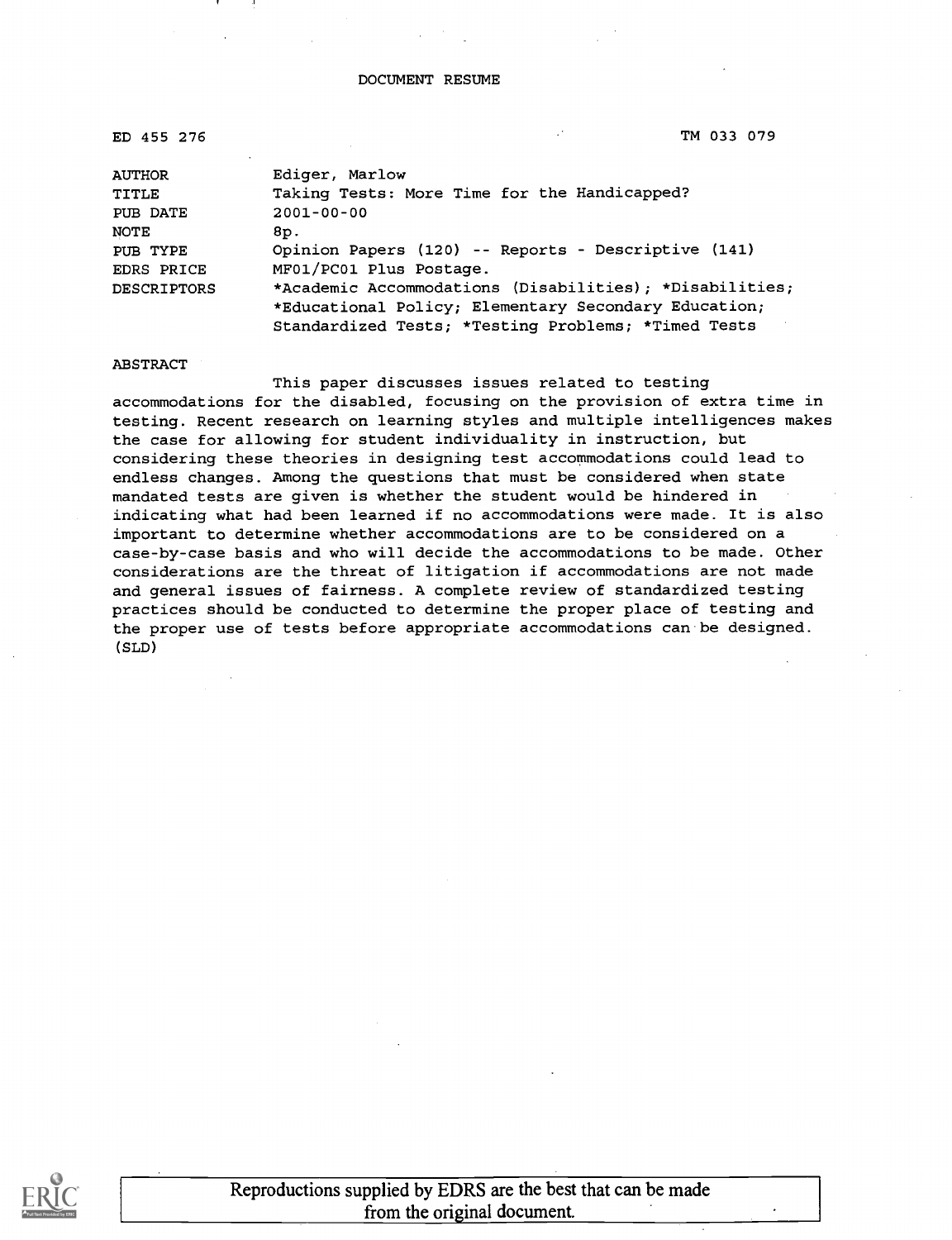# Taking Tests: More Time for the Handicapped?

## Marlow Ediger

PERMISSION TO REPRODUCE AND DISSEMINATE THIS MATERIAL HAS BEEN GRANTED BY

M. Edige

TO THE EDUCATIONAL RESOURCES INFORMATION CENTER (ERIC)

1

U.S. DEPARTMENT OF EDUCATION Office of Educational Research and Improvement EDUCATIONAL RESOURCES INFORMATION CENTER (ERIC) h- is document has been reproduced as received from the person or organization ſO. originating it.

Minor changes have been made to improve reproduction quality.

Points of view or opinions stated in this document do not necessarily represent official OERI position or policy.

#### BEST COPY AVAILABLE



TM033079

 $...2$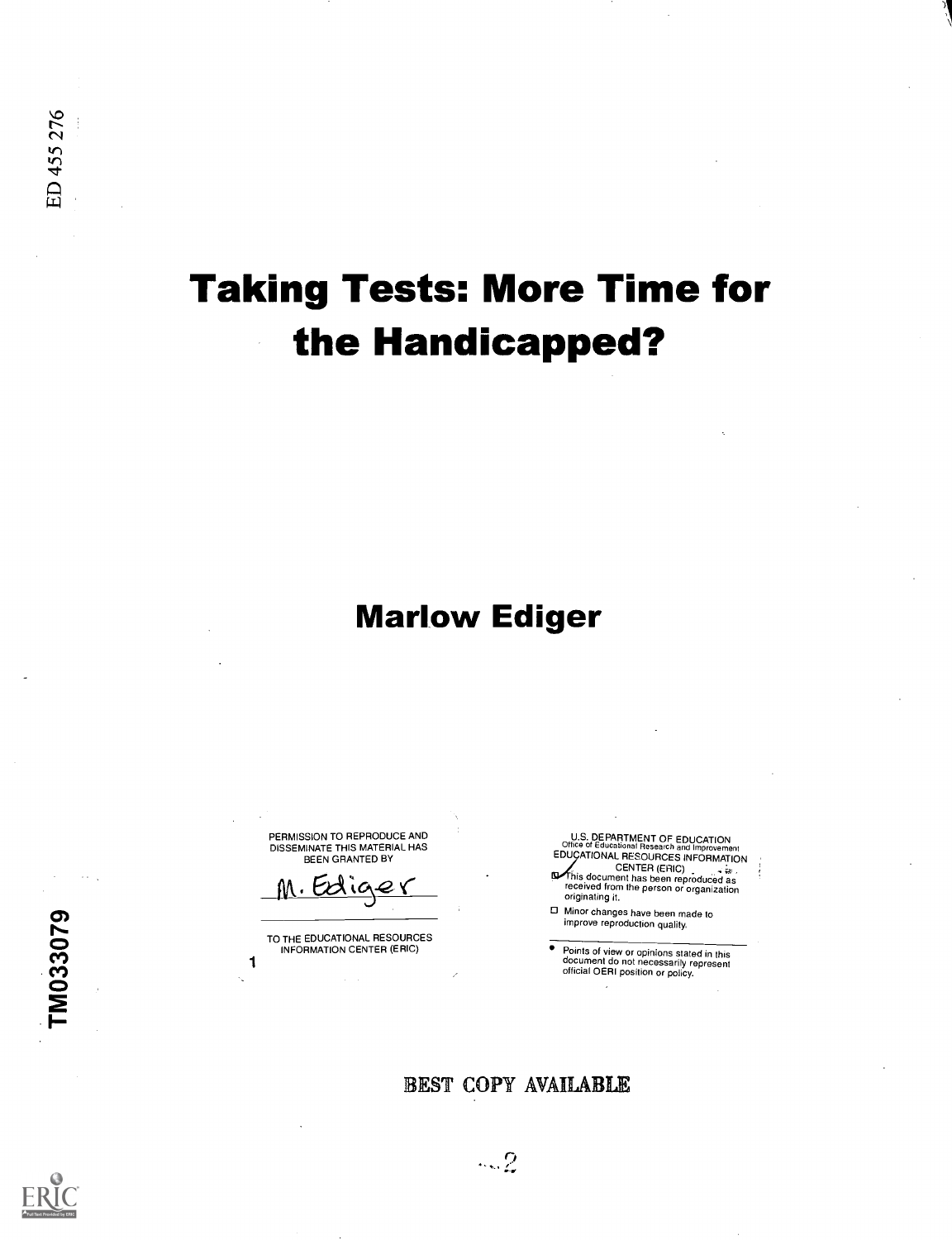#### TAKING TESTS: MORE TIME FOR THE HANDICAPPED?

In Kirksville, Missouri, my home town, there is a slogan painted over with white paint but still visible on a former clothing store, which reads, "We treat you right and all alike".

In giving standardized tests, should all test takers be given the same treatment such as directions provided for test taking as well as the same amount of time, among other variables, in their completion? Olson (2001) wrote the following pertaining to extra time formerly given to disabled students:

In a ground breaking decision, the Educational Testing Service announced last week that students with disabilities who receive extra time to take its graduate admissions tests will no longer have such accommodations noted on the scores sent to colleges and universities.

The policy , which is to go into effect in October, covers such tests as the Graduate Record Examinations and PRAXIS, a widely used series of tests for prospective teachers. But it eventually could have broader implications for precollegiate education by affecting such assessments as the SAT, the Preliminary SAT/National Merit Scholarship Qualifying Test and the Advance Placement exams, which are administered by the ETS but are owned by the New York City based College Board.

There are educators who recommend that all students, regardless of ability, receive the same instruction as the others in the classroom. With the same instruction is included the same subject matter. The reasoning here is that those who receive "watered down" or simplified content lose out in school and in society. These students then do not receive the sophisticated subject matter that the other students in the classroom receive and will then achieve less well in society due to not having the complicated content needed to do well in the societal arena. Educators taking this point of view believe that equality is involved when all students are taught the same content, concepts, and generalizations at the same time in the curriculum (See Ediger, 2000, Chapter Eleven). The question involved pertains to, "What is equality in the curriculum?

#### Making Accommodations for the Disabled

Should there be complete standardization in the administering of tests to public school students? (Fine, February 14, 2001) wrote:

The settlement of a landmark class action in Oregon will allow students with learning disabilities to use electronic spell check, dictation machines, and other forms of assistance deemed appropriate on a caseby-case basis to take statewide tests. The settlement, reached February 1, stems from a 1999 lawsuit filed against the state board of education by

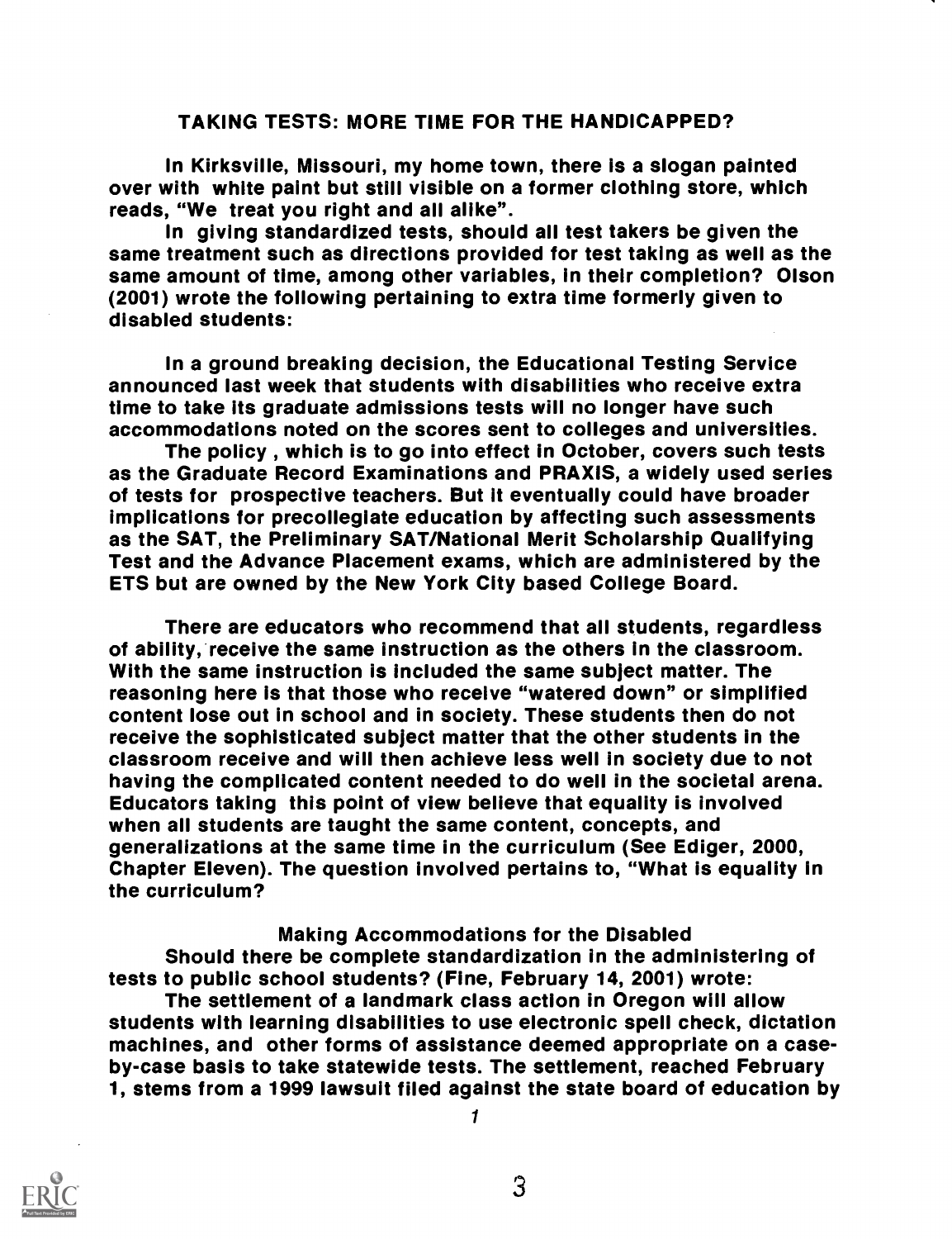a group of parents who claimed that the standardized test violated the federal Americans with Disabilities Act.

When designing the assessment system, first used in the 1998 - 1999 school year, the board did not take into account the needs of Oregon students with dyslexia, attention deficit disorder, and other learning disabilities, according to the suit.

In the lawsuit, the parents of five children claimed that it was unfair that their children had been accommodated in classroom work, but then were not allowed these same forms of assistance on the Certificate of Initial Mastery Tests, which are given in grades 3, 5, 8, and 10. Students who failed the tests can be held back and forced to go to summer school... 95% of students with disabilities failed the test given in 1999, as did 70% of non-disabled students... students with disabilities had already been receiving some accommodations on tests, including the use of calculators. Some dyslexic students were granted extra time while some students with attention deficit disorder took a test broken into shorter sessions.

Standardized tests have always emphasized fairness in that uniform standards were used for all taking the test such as

1. the same directions for test taking given to all participants.

2. the same time limits for all taking the test.

3. the same norms used for all having completed the test, such as a student then showing a certain percentile to indicate achievement.

Items in test taking which cannot be controlled in many situations include the following:

1. proper temperature readings for those taking the test.<br>2. comfortable seating arrangements.

3. a suitable noise level. The writer took a standardized test on the university level in which the students were seated very close together for mass testing with no elbow room in between. A student seated across from the writer chewed gum so loudly that he was forced to concentrate on the nose made therefrom. When mass numbers are tested, the humanness of the situation decreases.

With multiple intelligences theory (Gardner, 1993), test taking favors those with verbal intelligence, such as in reading multiple choice items in the test and making the needed responses on the answer sheet. Additional intelligences which have implications for test taking accommodations, with a brief comment on their meanings given by the author, are the following:

1. visual/spatial. Test takers here with accommodations would be able to show learnings acquired through art products.

2. logical/mathematics. Here, learners would indicate what has

2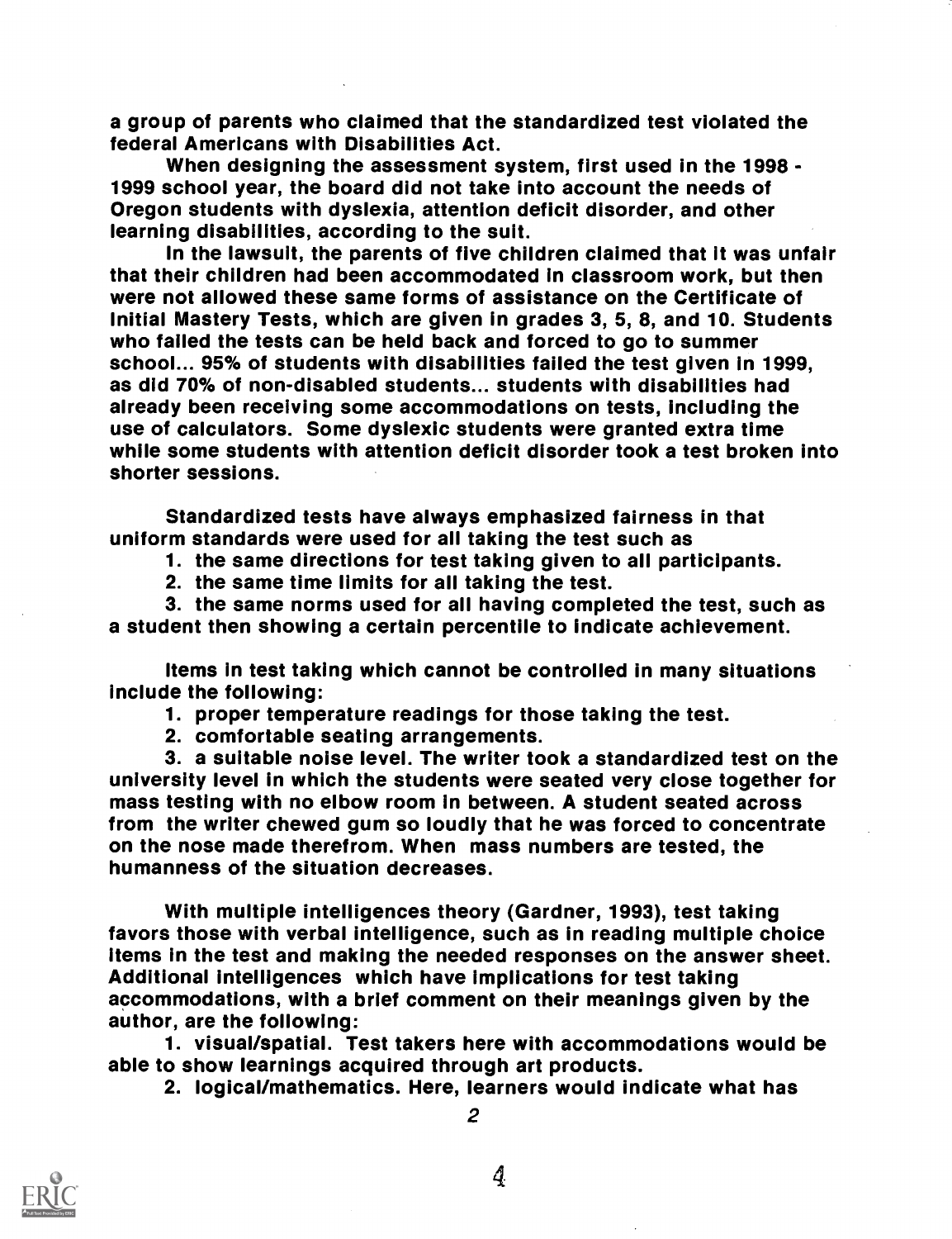been achieved through reasoning logically; essay tests might then given which are non-machine scorable.

3. musical/rhythmical. Test takers would be accommodated in showing learnings with putting lyrics to musical notation. Many facts, concepts, and generalizations may be shown in musical form.

4. intrapersonal intelligence. The student then reveals content learned on an individual basis. Why? The student does best in school work with personal endeavors, not within a group setting.

5. interpersonal intelligence. Students in this category work best and achieve more optimally within a committee setting. In this case, learners would then pool efforts in test taking whereby each contributes as optimally as possible. This is unheard of today.

6. bodily/kinesthetic. Physical endeavors and tasks are given to these learners to show content achieved. Manual dexterity is used in many of these tasks and in work performed in society. In the societal arena, many workers engage in vital manual tasks such as carpenters, bricklayers, plumbers, and carpet layers, among others.

7. scientific. Objective thinking is vital in this category of indicating learnings achieved. Knowledge of science too is important. Objective thinking is contrasted with subjective knowledge which existentialists believe is true of all/most knowledge.

Learning styles theory (Searson and Dunn, 2001) has further complexities to add to the test taking dimension for students to reveal what has been learned. Vital ingredients here include the following:

1. acceptable noise levels, temperature readings, and informal versus formal seating arrangements.

2. emotional elements such as conformity versus nonconformity, as well as preferences for structure versus choices in terms of what to learn.

3. sociological factors such as studying alone or with others as well as preferring collegial versus a more authoritarian teacher.

4. physiological elements such as using auditory, tactual, and/or kinesthetic ways of learning. Included too are moving around or sitting still as well as eating versus not eating while concentrating on the task involved.

5. psychological factors such as analytic learners who focus on facts in a step by step fashion which lead to an understanding, as compared to global learners who desire to understand how what is learned relates to themselves before focusing on to facts. Analytic students respond best to printed words whereas global leaners respond better to illustrations and pictures.

There certainly is much input which Learning Styles Theory implies to incorporate into the testing and measurement movement. For example number one above pertaining to formal versus non-formal methods of

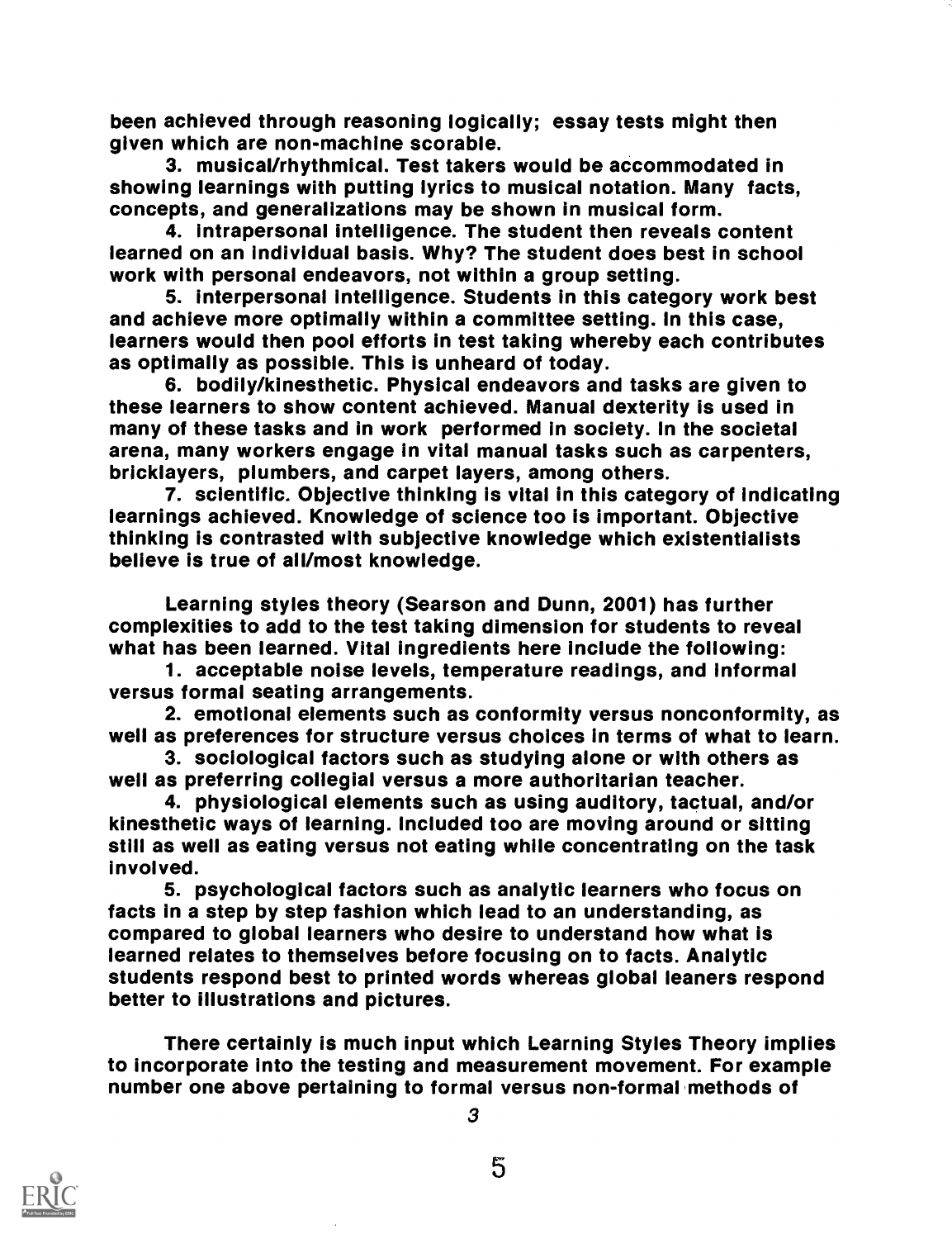seating students, state mandated testing does emphasize a formal method in which learners are seated in rows and columns instead of input from the test taker as to where and how to be seated.

Multiple intelligences Theory as well as Learning Styles Theory do have a plethora of ideas on maximizing student testing opportunities. The accommodations to be made in testing situations could be endless!

#### Standardized Objectives in the Curriculum

States do mandate high standards for students to achieve. These are the same for all students within a state. The standards become objectives for teachers to use in teaching and learning situations. It is up to the teacher to use these objectives in designing an appropriate curriculum. Students then may be taught with chosen learning opportunities which should assist each student to achieve the state mandated objectives. With mainstreamed and full inclusion students, as pertaining to providing for individual differences in the instructional arena. The mandated test might well be standardized for all with the same test Items, directions, time limits, and scoring key used in machine scoring. The question arises, "What kind of accommodations should be made for handicapped students, in particular? The writer gave an oral test to four students when teaching for over thirty years on the university level. If accommodations had not been made in these four cases, each student would have received, of course, an F grade. Or, should the instructor have standardized testing procedures for each and every student In class? No exceptions would then be made for any student.

For whom should accommodations be made when state mandated tests are given? One can only provide guidelines here with few, if any, absolute standards. The following questions should be thoroughly considered:

1. would the student be hindered in indicating what has been learned if no accommodations are made?

2. should accommodations be considered on a case by case basis, only?

3. who decides which accommodations should be made and for whom?

4. what is the role of class action threats of litigation pertaining to parents advocating selected accommodations be made for their offspring?

5. why are accommodations for state mandated testing more difficult to obtain as compared to IEPs for handicapped students in the classroom?

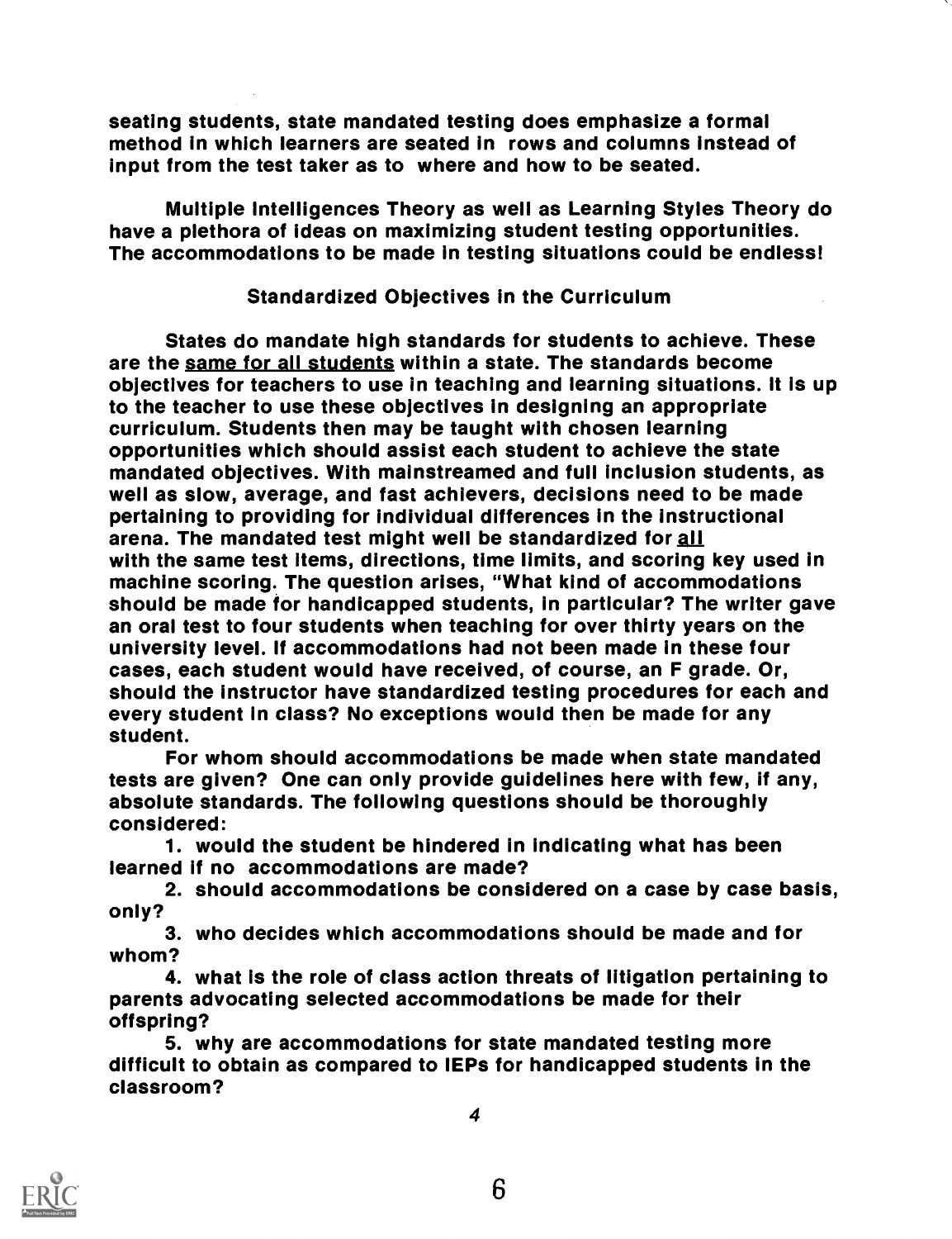6. should cost factors enter in when decisions are made pertaining to making accommodations in state mandated testing?

7. should state mandated tests ideally be written on several levels of student achievement in order to provide for individual differences?

8. do standardized procedures in testing violate the concept of providing for individual differences among students?

9. do other students perceive testing situations as being unfair when accommodations are made for selected learners?

10. what would truly make for a fair testing situation (See Ediger, 2000, Chapter Sixteen)?

Protests over state mandated testing is becoming more widespread. Manzo (Education Week, May 16, 2001) wrote the following:

Test weary protesters in nearly a dozen states hoisted placards outside state capitols and hosted debates in high school auditoriums last week as they kicked off what organizers touted as "a month of resistance."

In what is becoming a springtime ritual during prime testing season, parents, teachers, and students have been voicing their objections to states' growing reliance on tests to gauge student achievement and the impending high stakes that could make it harder for many students to receive diplomas.

Most of the demonstrations drew relatively small crowds -- 70 protesters in Detroit, 100 in Northampton, Massachusetts, 300 in Los Angeles -- but the largest, at the state capitol in Albany, New York, saw more than 1500 marchers against the regents' exams.

Advocates of state testing as a means of holding teachers, schools, and students accountable for higher academic standards characterize the opposition as a small but vocal minority. But testing foes express optimism that their efforts are gaining ground and attracting more attention from legislators and parents... "opposition to the overuse and misuse of tests is growing," ...

#### Closing

Perhaps, a total review of state mandated testing purposes needs to be in the offing. The following statements then need to be analyzed and modifications made:

1. all students should take the same state mandated test in a standardized way. 2. one test alone should determine if a student is doing well in

school and also if he/she is to receive a high school diploma.

3. state mandated tests are carefully designed and pilot tested to take out weaknesses.

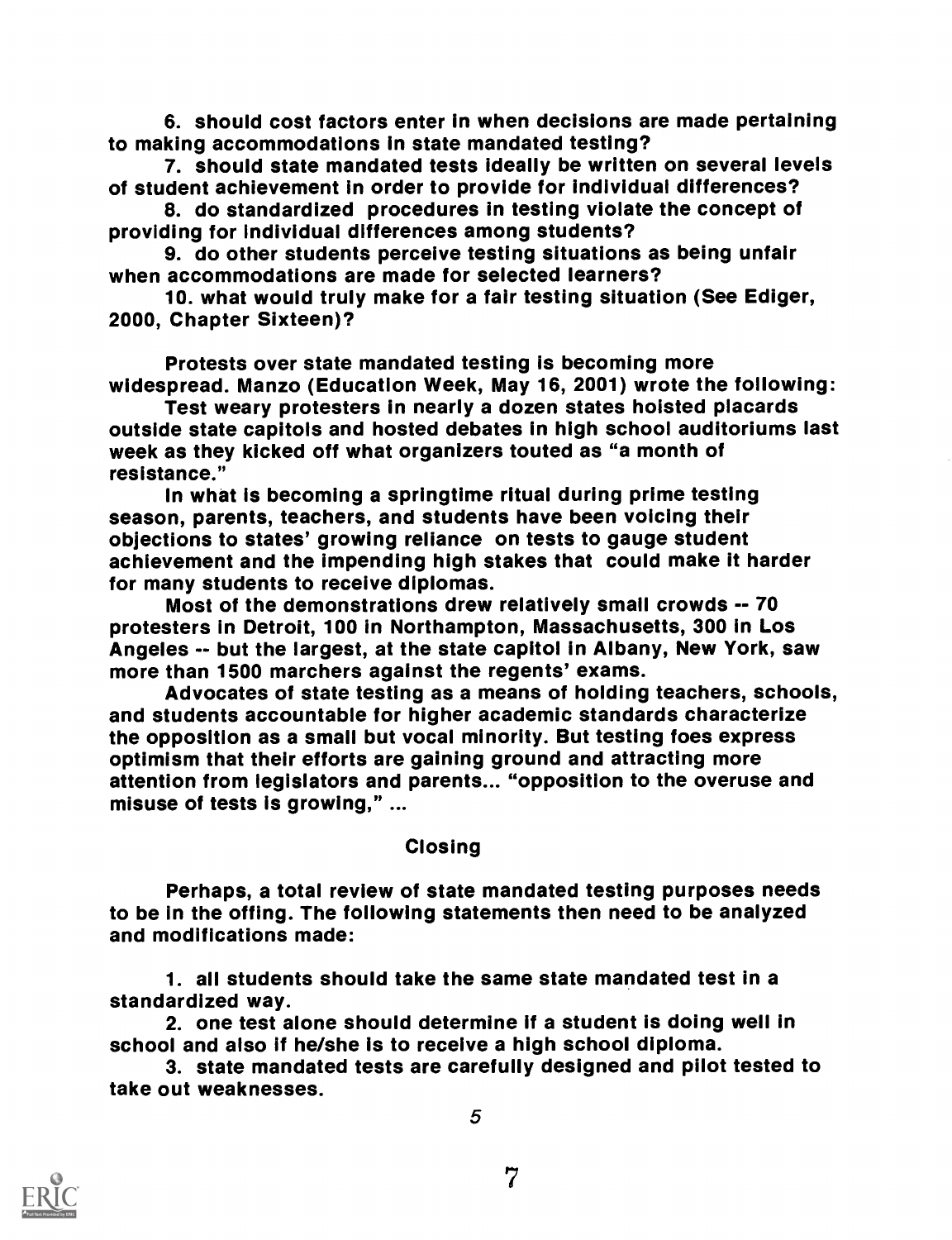4. these tests are valid in that they truly cover what is essential for students to know and do.

5. they are reliable in that consistency in results is shown through test/retest, alternative forms, or split half reliability.

6. no accommodations in test taking should be made when all students take the tests. It is not fair to make accommodations.

7. students need to pass a state mandated test each year in order to be promoted to the next grade level.

8. high stakes testing is necessary in order that students do the best possible in school.

9. testing is the only way to ascertain student achievement since

10. a single numeral, such as a percentile, "tells it all" about student success or failure in school (See Ediger, 1995, 246-251).

#### References

Ediger, Marlow (2000), Teaching Reading Successfully. New Delhi, India: Discovery Publishing House, Chapter Eleven.

Ediger, Marlow (2000), Teaching Mathematics Successfully. New<br>Delhi, India: Discovery Publishing House, Chapter Sixteen.

Ediger, Marlow (2001) "Designing the Curriculum," the Progress of

Education, 69 (12), 246-251). Gardner, Howard (1993), Multiple intelligences: Theory Into Practice. New York: Basic Books.

Olson, Lynn (February 14, 2001), ETS To End Extra-Time Notations for Disabled, Education Week," p 5.

Fine, Lisa (February 14, 2001), "Oregon Special Needs Students<br>Get Testing Assistance," Education Week, p 5.

Manzo, Kathleen Kennedy (May 16, 2001), "Protests Over State Testing Widespread," Education Week. 20 (36), pp 1, 26.

Searson, Robert, and Rita Dunn (2001), "The Learning Style Teaching Model," Science and Children, 38 (5), 22-36.

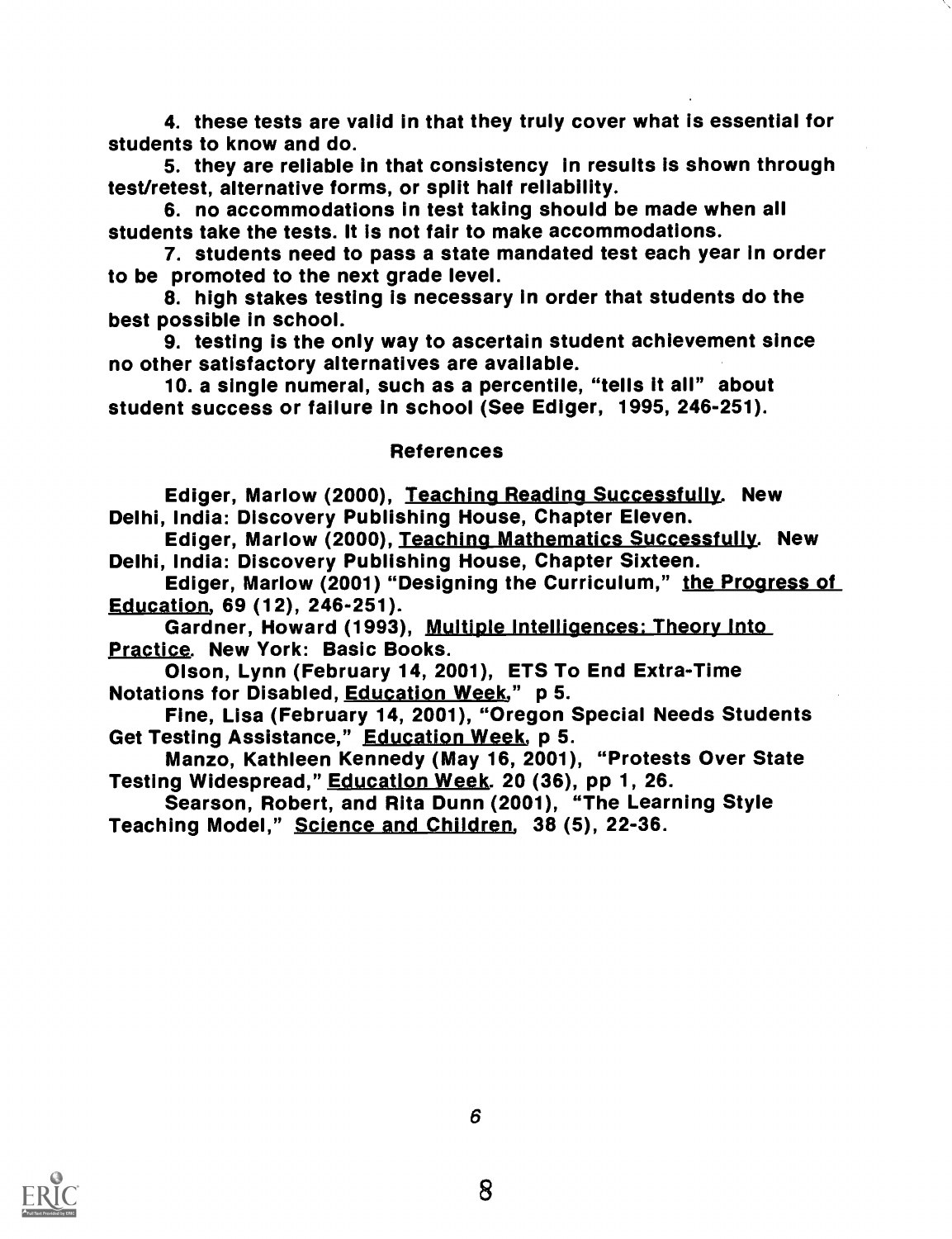

#### U.S. Department of Education

Office of Educational Research and Improvement (OERI) National Library of Education (NLE) Educational Resources Information Center (ERIC)



TM033079

## REPRODUCTION RELEASE

(Specific Document)

| DOCUMENT IDENTIFICATION: |                                              |                                          |  |  |
|--------------------------|----------------------------------------------|------------------------------------------|--|--|
| Title:                   | Faking Tests: More Time for the Handicapped? |                                          |  |  |
| Author(s):               | Jarlow Ediger)                               |                                          |  |  |
| Corporate Source:        |                                              | <b>Publication Date:</b><br>$5 - 23 - 0$ |  |  |

#### II. REPRODUCTION RELEASE:

In order to disseminate as widely as possible timely and significant materials of interest to the educational community, documents announced in the<br>monthly abstract journal of the ERIC system, Resources in Education (RIE), and electronic media, and sold through the ERIC Document Reproduction Service (EDRS). Credit is given to the source of each document, and, if<br>reproduction release is granted, one of the following notices is affixed to the

If permission is granted to reproduce and disseminate the identified document, please CHECK ONE of the following three options and sign at the bottom of the page.

|                             | The sample sticker shown below will be<br>affixed to all Level 1 documents                                                                                    | The sample sticker shown below will be<br>affixed to all Level 2A documents                                                                                                                                                                                                                                                                                                                                                                                                                                       | The sample sticker shown below will be<br>affixed to all Level 2B documents                        |
|-----------------------------|---------------------------------------------------------------------------------------------------------------------------------------------------------------|-------------------------------------------------------------------------------------------------------------------------------------------------------------------------------------------------------------------------------------------------------------------------------------------------------------------------------------------------------------------------------------------------------------------------------------------------------------------------------------------------------------------|----------------------------------------------------------------------------------------------------|
|                             | PERMISSION TO REPRODUCE AND<br>DISSEMINATE THIS MATERIAL HAS<br><b>BEEN GRANTED BY</b>                                                                        | PERMISSION TO REPRODUCE AND<br>DISSEMINATE THIS MATERIAL IN<br>MICROFICHE, AND IN ELECTRONIC MEDIA<br>FOR ERIC COLLECTION SUBSCRIBERS ONLY.<br>HAS BEEN GRANTED BY                                                                                                                                                                                                                                                                                                                                                | PERMISSION TO REPRODUCE AND<br>DISSEMINATE THIS MATERIAL IN<br>MICROFICHE ONLY HAS BEEN GRANTED BY |
|                             |                                                                                                                                                               |                                                                                                                                                                                                                                                                                                                                                                                                                                                                                                                   |                                                                                                    |
|                             | TO THE EDUCATIONAL RESOURCES<br>INFORMATION CENTER (ERIC)                                                                                                     | TO THE EDUCATIONAL RESOURCES<br><b>INFORMATION CENTER (ERIC)</b>                                                                                                                                                                                                                                                                                                                                                                                                                                                  | TO THE EDUCATIONAL RESOURCES<br>INFORMATION CENTER (ERIC)                                          |
|                             |                                                                                                                                                               | 2A                                                                                                                                                                                                                                                                                                                                                                                                                                                                                                                | 2B                                                                                                 |
|                             | Level 1                                                                                                                                                       | Level 2A                                                                                                                                                                                                                                                                                                                                                                                                                                                                                                          | Level 2B                                                                                           |
|                             |                                                                                                                                                               |                                                                                                                                                                                                                                                                                                                                                                                                                                                                                                                   |                                                                                                    |
|                             |                                                                                                                                                               |                                                                                                                                                                                                                                                                                                                                                                                                                                                                                                                   |                                                                                                    |
|                             | Check here for Level 1 release, permitting reproduction<br>and dissemination in microfiche or other ERIC archival<br>media (e.g., electronic) and paper copy. | Check here for Level 2A release, permitting reproduction<br>and dissemination in microfiche and in electronic media<br>for ERIC archival collection subscribers only                                                                                                                                                                                                                                                                                                                                              | Check here for Level 2B release, permitting<br>reproduction and dissemination in microfiche only   |
|                             |                                                                                                                                                               | Documents will be processed as indicated provided reproduction quality permits.<br>If permission to reproduce is granted, but no box is checked, documents will be processed at Level 1.                                                                                                                                                                                                                                                                                                                          |                                                                                                    |
|                             |                                                                                                                                                               | I hereby grant to the Educational Resources Information Center (ERIC) nonexclusive permission to reproduce and disseminate this document<br>as indicated above. Reproduction from the ERIC microfiche or electronic media by persons other than ERIC employees and its system<br>contractors requires permission from the copyright holder. Exception is made for non-profit reproduction by libraries and other service agencies<br>to satisfy information needs of educators in response to discrete inquiries. |                                                                                                    |
| Sign<br>here, $\rightarrow$ | Signature:<br>Marbur Zeleger                                                                                                                                  | Printad Name/Position/Title                                                                                                                                                                                                                                                                                                                                                                                                                                                                                       |                                                                                                    |
| please                      | Organization/Address:<br>Dr. Marlow Ediger                                                                                                                    |                                                                                                                                                                                                                                                                                                                                                                                                                                                                                                                   |                                                                                                    |
|                             | 201 West 22nd                                                                                                                                                 | E-Mail Address:                                                                                                                                                                                                                                                                                                                                                                                                                                                                                                   |                                                                                                    |
|                             | P.O. Box 417                                                                                                                                                  |                                                                                                                                                                                                                                                                                                                                                                                                                                                                                                                   |                                                                                                    |
|                             |                                                                                                                                                               | North Newton, KS 67117-0417<br>New address after 6-15-01                                                                                                                                                                                                                                                                                                                                                                                                                                                          | (over)                                                                                             |
|                             |                                                                                                                                                               |                                                                                                                                                                                                                                                                                                                                                                                                                                                                                                                   |                                                                                                    |